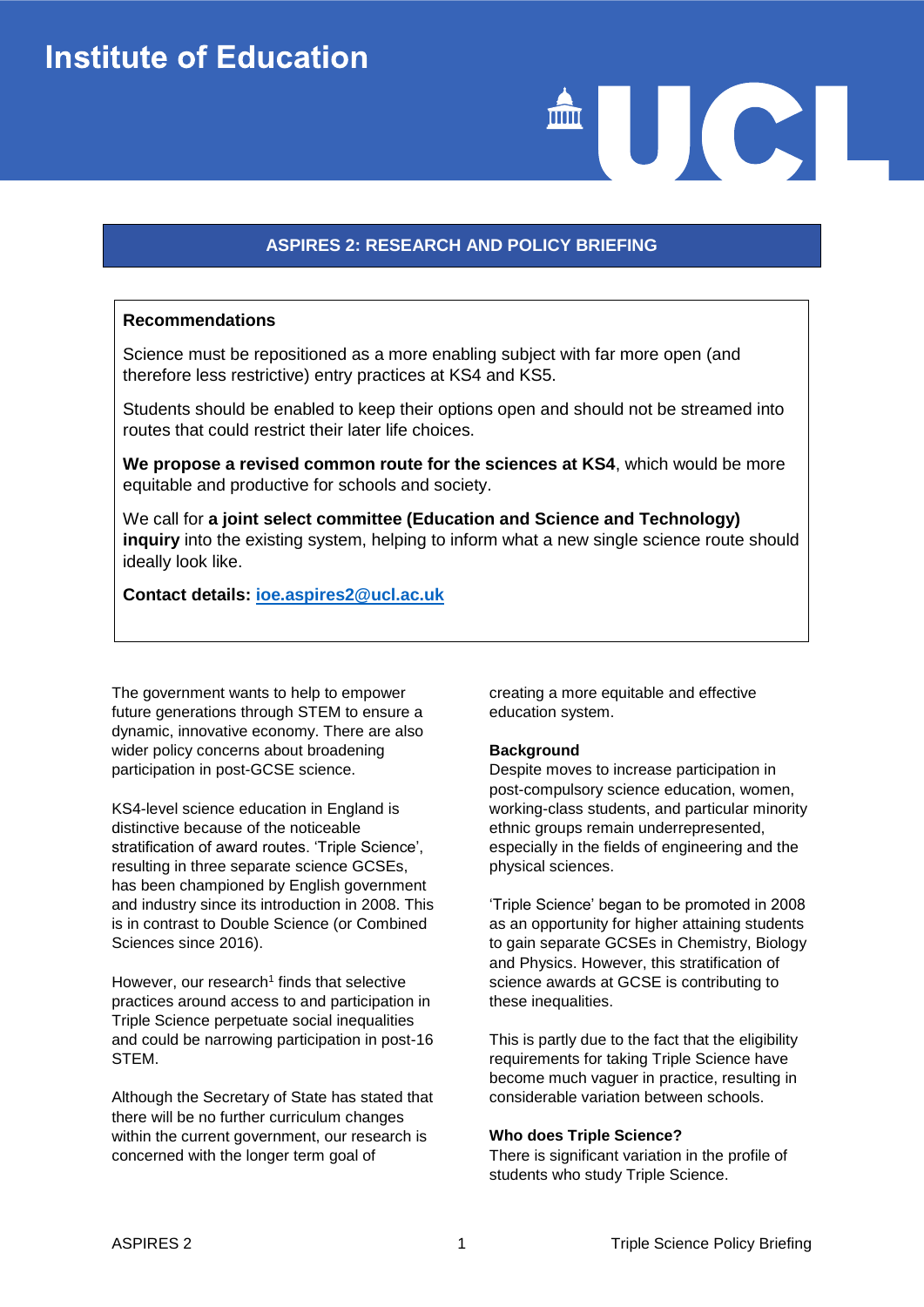Students eligible for free school meals are significantly less likely to be taking Triple Science, with the most socially disadvantaged children almost three times less likely to be taking Triple Science. Only 22% of students with low or very low cultural capital study Triple Science compared to 71% of students with very high cultural capital.

Research from the Sutton Trust<sup>2</sup> showed that 20% of higher-attaining pupils eligible for pupil premium are in a school that does not offer Triple Science, compared to just 12% of higher-attaining, more advantaged pupils. Only 53% of these students study Triple Science, in contrast to 69% of those not eligible for pupil premium.

## **Key findings:**

The stratification of KS4 routes contributes to the promotion and sustainability of social inequalities.

- It creates and reinforces unequal cultures for different science routes
- Schools have inequitable abilities to offer Triple Science.
- It functions as a filter for STEM participation.

#### **'Only for the clever'?**

Although officially the two subject routes only differ in the quantity of science that students study (counting as three or two GCSEs respectively), in practice Triple Science is often viewed as the high-status option. Students taking this award tend to identify as 'clever/good at science' and have more positive attitudes towards science and stronger science aspirations.

Conversely, students who take Double/Combined Sciences may see themselves or be seen by others as 'not clever/bad at science'. The disadvantaged position of students doing Double Science is implied and often attributed to their own failings, lack of talent, inappropriate attitudes, and so on.

Working-class students are more likely to internalise messages about who is or who is not 'good enough' to study Triple Science.

Furthermore, in schools in more affluent areas, students talk about being made to do Double Science as a 'punishment' or a shameful, remedial action.

*[The school] put him in Triple Science and then stopped it and said that they couldn't cope with it, which really, really made me cross…But he didn't choose it, he didn't put down for Triple Science, the school put it - so they obviously thought he was clever enough to do it." – Martha, parent*

#### **Making the 'right' choice**

Most students do not have a choice of science route at GSCE. They are either explicitly told by their school or steered into making the 'right' choice. 61% of Triple students and 58% of Double Science students reported that they had no personal choice of which award to take and that their school had decided instead.

*"I think I was sort of pressured to take it, because we had like different sets, so if you were in the top set you were like expected to take Triple Science." – Caitlin, Year 13*

Students taking Double Science justified their school's choice by agreeing that they wouldn't be able to 'cope' with the accelerated nature of the course. However, students voicing these concerns were more often than not from working-class backgrounds and not particularly low attaining.

Disadvantaged students are more likely to regret their 'choice' once they start to consider their aspirations and plans. They feel that certain science-related routes are potentially closed down to them, contributing to the reinforcement of social inequalities. 16% of students who hadn't studied Triple Science said they would have chosen the route had it been available to them.<sup>4</sup>

*"They chose the top people to do Triple Science and the rest of us had to do Double…I was kind of gutted in Year 9 when I didn't get to pick Triple, because at that point that's what was going to get me into kind of my science career... it was like 'Oh, well that's me not doing science anymore" - Georgia, Year 13*

#### **Unequal provision of Triple Science**

Triple Science provision across schools is inequitable. Not only is the required level of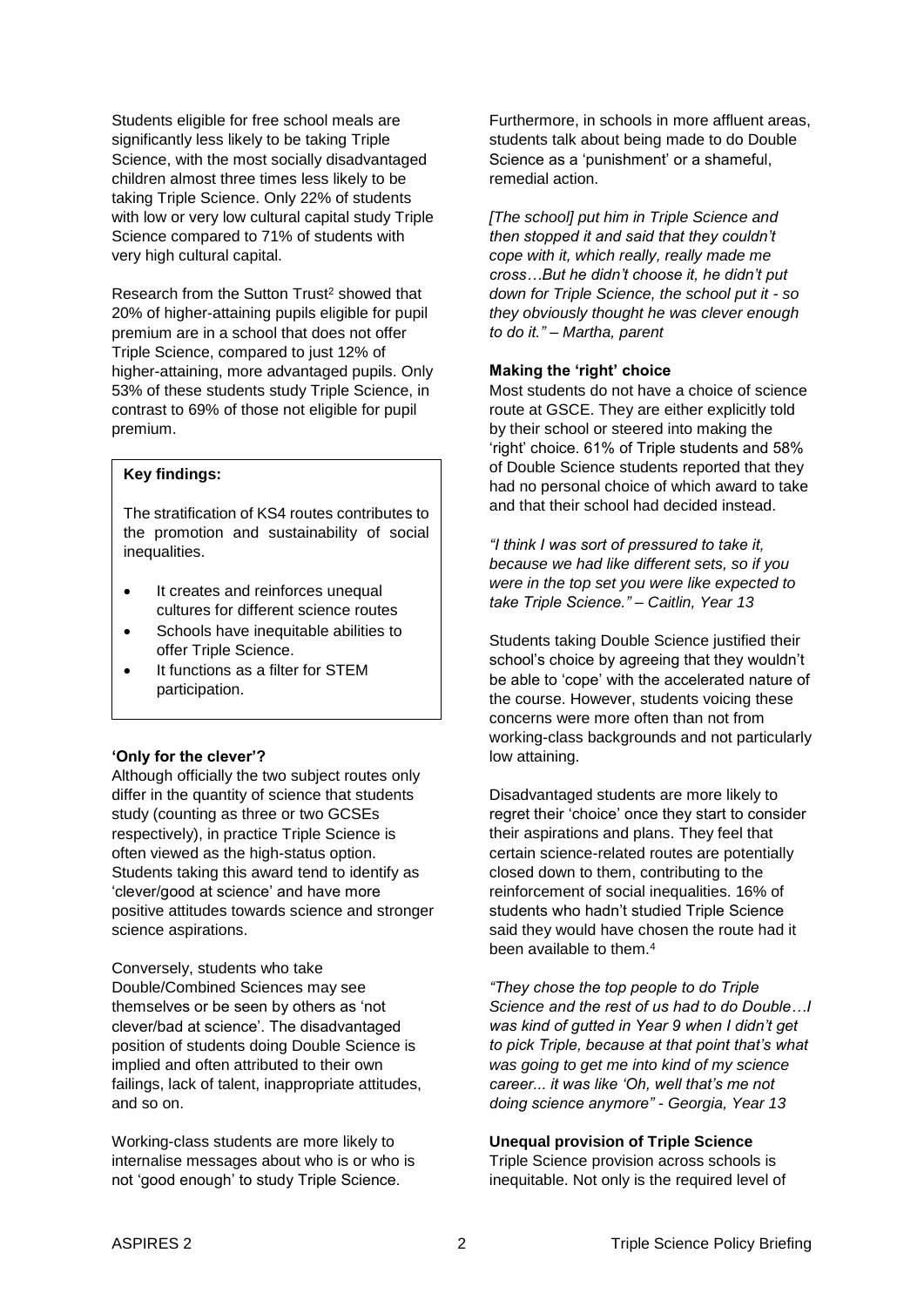attainment for studying Triple Science inconsistent, but some schools can only offer the lessons outside of normal school hours. This makes it a far less attractive option for students, especially for those in less affluent communities.

Research from Findings from the RSA (2015)<sup>3</sup> and Wellcome<sup>4</sup> suggest that there is considerable variation between which types of state schools offer Triple Science, with students in deprived areas are also much less likely to attend schools that even offer Triple Science in the first place. In six areas, more than a third of schools did not have pupils taking Triple Science, including Medway, Kingston upon Hull and Knowsley. In North East Lincolnshire, half of secondary schools do not offer Triple Science. This is in contract to schools in more affluent areas like Sussex where every school offers Triple Science.

*"I think the school might be unfair in the way it's like deciding whether people should do Double Science or Triple Science" – Colin, Year 13*

Research by the EISER project (2008-2011)<sup>5</sup> also shows that introducing multiple courses/pathways has the effect of pressuring schools to make the 'right choice' for students with no additional guidance or support.

**Participation in Triple Science produces social privilege with Double Science being seen as less prestigious and for students who see science as 'not for me'.**

## **Triple Science – good or bad for STEM participation?**

The close alignment of Triple Science with the STEM pipeline discourages Double Science students from considering post-compulsory science, Moreover, despite official advice, many schools do not consider Double Science as providing ample preparation for science A Levels.

*"Thinking back, if she had taken Double Science, she then wouldn't have been able to carry on and pursue her career at dentistry at all…If we'd have said 'okay well just do double Science', that would have been it really."- Lucy, parent*

Analysis from ASPIRES 2 and Wellcome shows that students taking Triple Science are significantly more likely to plan to take one or more science A levels than students taking Double science - a relationship which holds across different levels of attainment but which is particularly marked among high attaining students.

Subsequently, students not taking Triple Science are choosing fewer science subjects at A Level. Of the students taking a science at A Level, 83.7% had done Triple Science and only 14.6% had done Double Science. This feeds into elitist, narrow constructions of science as being for the 'brainy' few.

Some students allocated to Double Science and with considerable interest, aspiration and potential to continue into post-compulsory science have effectively had their science interests and aspirations crushed.

*"I was quite gutted that I didn't get Triple Science, but obviously I'm not as good in lessons…I was planning on doing Triple Science and then obviously going on and doing a science career, but I didn't get Triple Science, I didn't get picked for it." – Georgia, Year 13*

## **Our methodology:**

ASPIRES 2 is a 5 year study funded by the ESRC. It is the second part of the ASPIRES project, investigating the science and career aspirations of children age 10-19.

Data for ASPIRES 2 was collected through:

- a national survey of 13,421 students aged 15/16 who were recruited from 340 secondary schools in England
- interviews with 70 students aged 15/16 and 62 parents.

## **Conclusions**

Triple Science students are much more likely to come from socially advantaged backgrounds, leading to inequitable participation in science education at KS4 and KS5. This is both in terms of selective entry and unequal provision of Triple Science across schools.